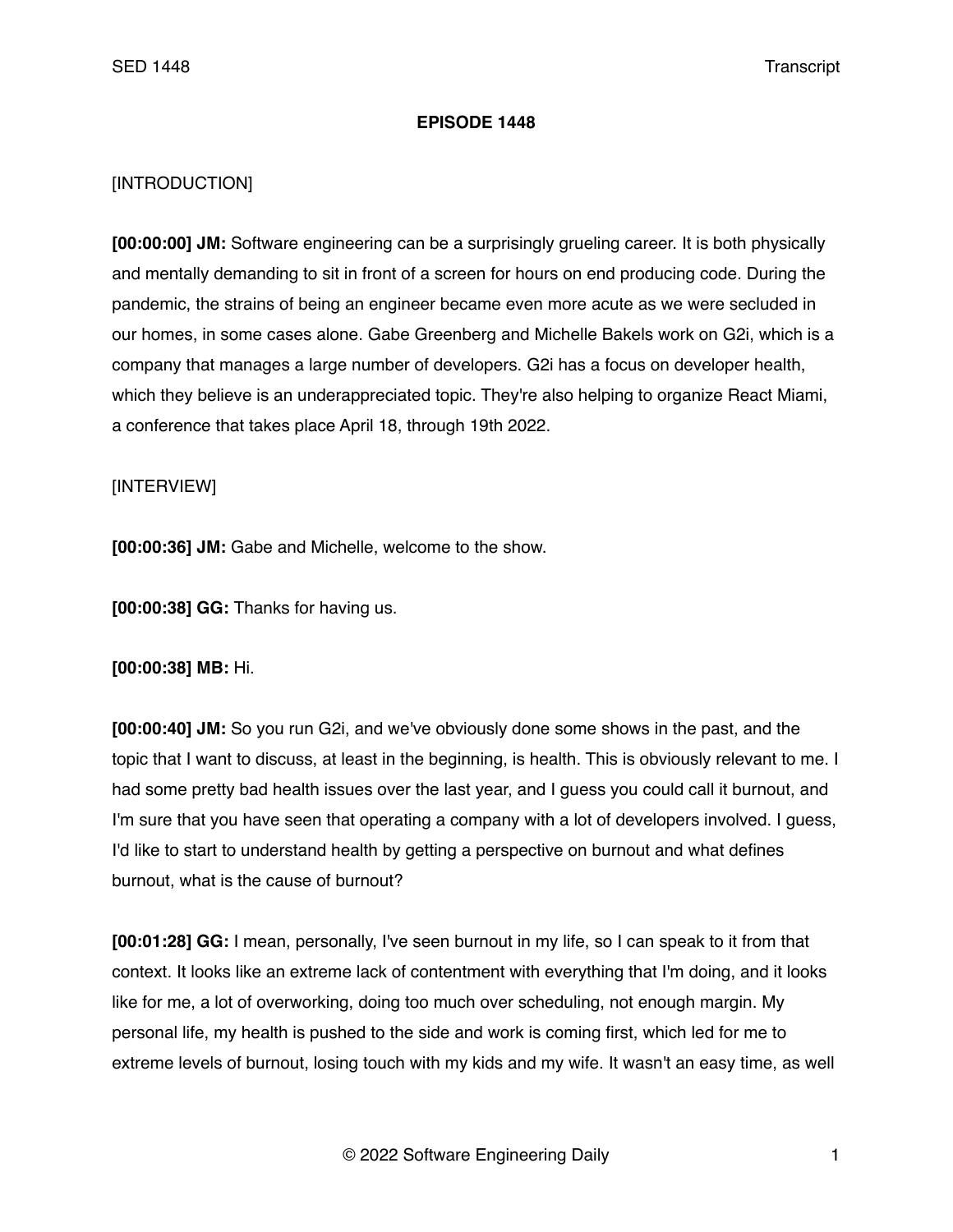as a chronic illness for me. I would sleep on the floor of my office, get up to work, go back to sleep, just because I was chronically ill as well.

So, I was living on adrenaline, pretty much even though it didn't seem like the same type of adrenaline you might get from bungee jumping, that was the reality, my life was over scheduled, and work was the priority.

**[00:02:27] JM:** In your case, I feel like you had a chronic health problem that was physical, and there was an element of burnout that was tied to that physical issue, and it was almost like you were using work to alleviate some of the physical pains. Is that right?

**[00:02:45] GG:** Yup, I was absolutely avoiding the physical suffering by kind of taking my focus off of the physical pain. In the same, there was a level of, I couldn't get to a place of health, because that was the pattern that I had been in for so long, where I wasn't able to prioritize the physical things that I was going through, that basically appeared overnight. In others in the industry I see happening differently. I see some people just switching jobs very often, not content, just tired, and putting in a ton hours at work, and just a general struggle and almost like malaise. I hear that a lot directly, one on one in talking with people. They're putting in 12 to 14 hour days. This has happened a lot in our recent hiring process for our company, and I'm also hearing that on Twitter.

**[00:03:45] JM:** So is it possible to detect burnout in a developer base, before the worst symptoms of it manifest and cause actual problems?

**[00:04:01] MB:** Yeah, I think that there are some signs of burnout that we can become a little bit more in tune to. Burnout really manifests itself differently with different people. Sometimes it can be a lot of fatigue or growing distance from loved ones, or even more immersion into your work than previously before. So there's different ways that it can show up. It's hard to say that there's like any one thing specifically, but there are a few common things that you could look for, one of them being a lack of energy and exhaustion. Again, feeling distant from your friends, family, coworkers, people that you have felt closer to in the past or have had good relationships in the past. Now, maybe you're starting to feel maybe even animosity towards them or discontent, pursue an expectation of perfection and all work so you become less forgiving of yourself. You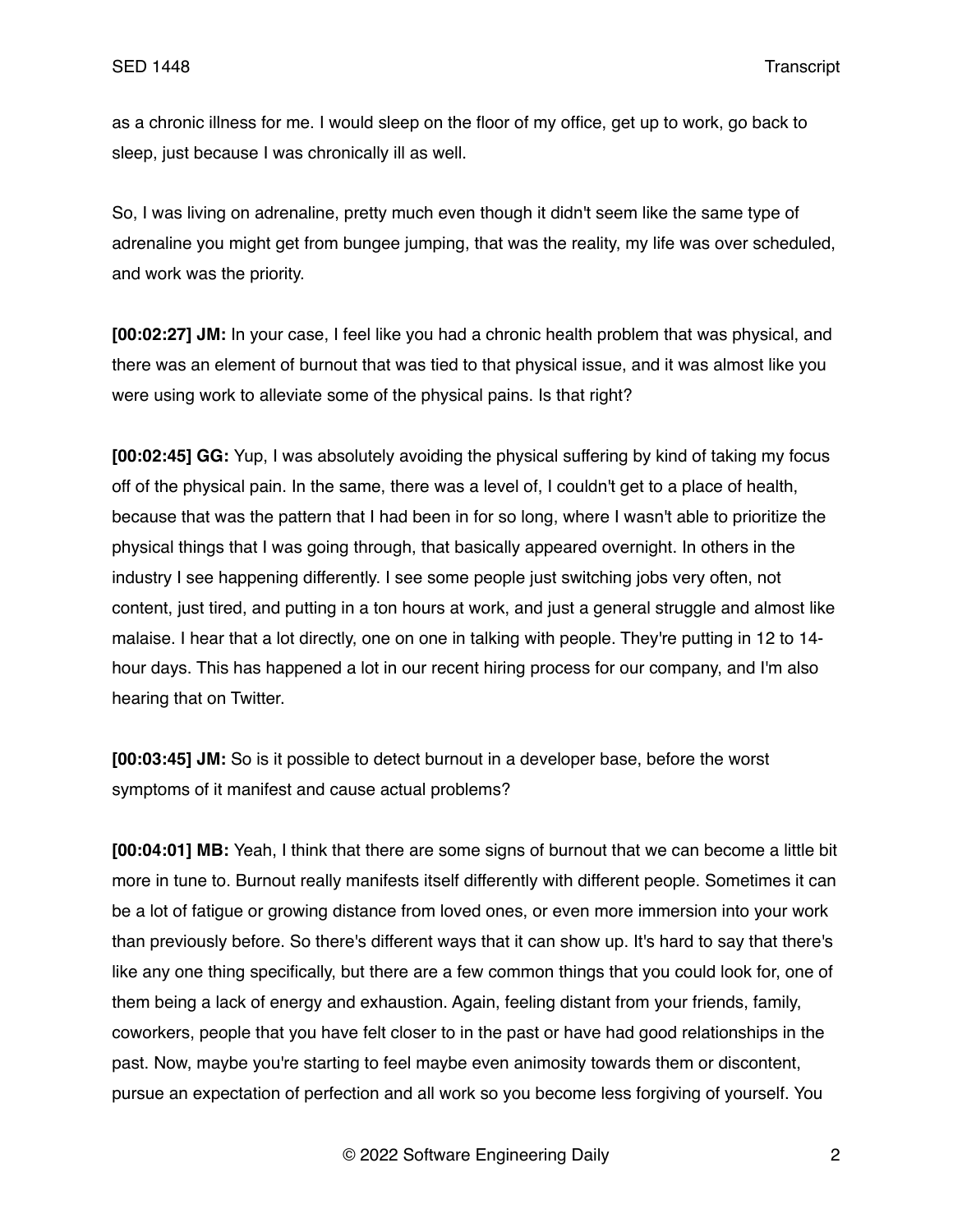try and achieve some unattainable level of quality, and you don't ever give yourself much wiggle room, a lowered self-esteem, confidence, lowered productivity, loss of focus, even becoming more cynical or annoyed with everyday situations.

Another really common one is feelings of depression or absentees, difficulty sleeping and of course, prolonged anxiety.

**[00:05:28] JM:** At G2i, do you guys proactively try to monitor those kinds of symptoms?

**[00:05:34] GG:** Yes. I have developed like a new one on one process for my direct reports that I started piloting today and that's actually the opening ritual is for the team members to start rating themselves on how they're doing with their health via discussion. We are also working on something called a restful work operating system, Michelle and I are writing it. Essentially, it's a habit building around what we're calling restful work, and it starts out with diagnostics, selfsurveys, where they're talking about where they're struggling curriculum and education. We're building around teaching other ways and solution oriented thinking, somehow to building and also building in further support, whether it be through community counseling, or 12 step programs.

**[00:06:17] MB:** I think also, we just talk about developer health almost on a daily basis, if not a daily basis at G2i because it's a cornerstone of our work moving forward, and we have a culture where we don't exactly like praise this overworking or overstuffing. We encourage ourselves, we encourage each other to take breaks, to take rest, and so we don't necessarily feel this artificial pressure to do this over achievement all the time, or to push ourselves beyond our boundaries.

**[00:06:51] JM:** Do you feel there's a tension between having that kind of sensitivity towards overwork and getting the kind of results that a company like Amazon would? Amazon, which is kind of famous for pushing its employees to outperform competition?

**[00:07:12] MB:** Yeah, I think it creates a cognitive dissonance. Because I think when do you actually look at where the best productivity happens, it happens when your employees are happy and well rested, and in the best state of mind. So when you think about really big companies like Amazon, they are always pushing the limits, and they have a very well-known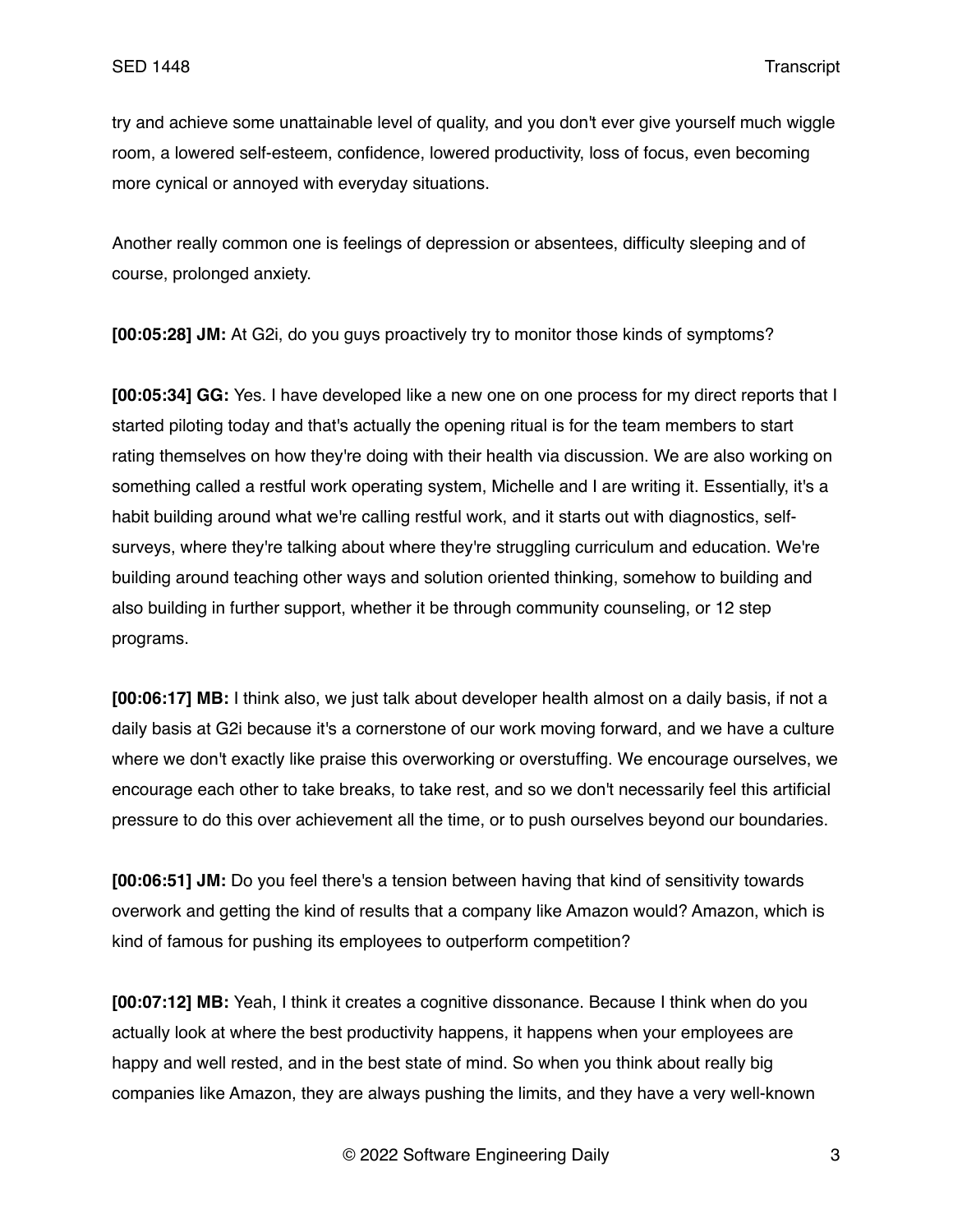culture of, kind of stretching their employees. One example that I found really interesting of this, Microsoft Japan, experimented with a four-day work week, where they essentially eliminated 20% of their employees work week. And this was meant to be a mental health benefit to their employees. And what they found unexpectedly was actually a 40% increase in the amount of work that got done. That was not something that they expected to find. But it was a result of when their employees were there, and they were showing up, they were really showing up, and they were really focusing, and they had the mindset to do their best work and to be creative.

**[00:08:15] JM:** So when you talk to an employee, and you see that they're experiencing a health issue, or you suspect they're experiencing some kind of health issue, do you try to encourage them to go on leave? Or do you reduce their workload? Is there a best practice for adapting to that issue?

**[00:08:38] GG:** We don't have a best practice, per se. I mean, there's been a lot more people suffering with COVID in our org, and we're encouraging people to rest when that happens. What the primary focus for me leaving this company is to, when you're dealing with burnout, you're looking at both sides of the equation, you're looking at how the organization is either encouraging kind of the pressure, the artificial pressure, or they're not, as well as the individuals struggling with their own desire for perfection or to do well. And my goal is to set up a structure that encourages work life balance, whether it be through a four-day work week, which we've been experimenting with for 18 months now. We just went to a four-day work week, or it'd be through regularly checking in with engineers.

Engineers are a platform. We're starting to educate them around this topic, and we had the first one request a 32-hour work week with one of our customers, and we were able to make that happen. So, to start to see the small changes within our marketplace and on our team, to me is setting us up for the future. When you talk about like an Amazon, versus another company maybe focused a little bit more on work life balance, I believe that your bottom line does increase when you start to focus on these types of things, but it's a long term play. If I can recruit better team members, if I can recruit better engineers through focusing on health first, I believe that a four-day work week, for example, there's plenty of engineers that come join us with that being a focus. You can retain more engineers with that focus. They either have the same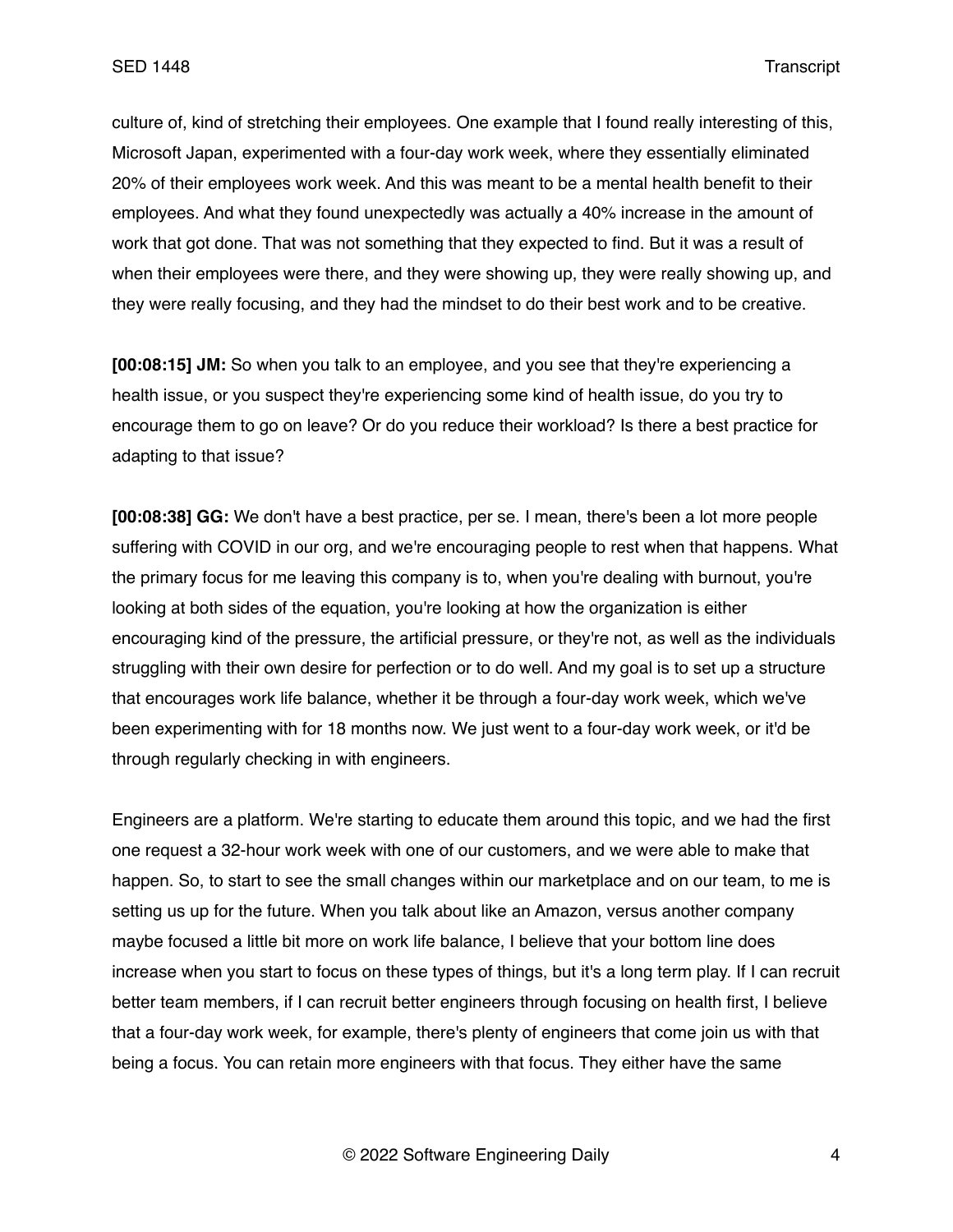productivity on a four-day work week, or potentially better. And because you're recruiting better engineers, you're retaining more of them, your bottom line should increase.

So, as we talk about going from a five-day work week to a four-day work week, I believe that bottom line is actually increased. But it's very hard to experiment with that, as a founder, very hard to believe that, very hard to see that, which is why we're focused on working with companies to experiment with the four-day work week, without having them have to just jump in wholesale, because it's really impossible to do that with them.

**[00:10:59] JM:** Right. Especially because four-day workweek for G2i means you're not just imposing the four-day work week on your own workforce. It extends to the companies you're partnering with, because G2i is kind of a contracting firm and you have contracts with companies. So, I assume there's questions around like, if the company works a five-day work week, how are you issuing contractors for a four-day work week?

**[00:11:26] GG:** We're not at this point. We're starting to educate the engineers on the opportunity for that to happen. We're starting to educate the companies out there that this is possible and offering free consulting on how to move towards a four-day work week. We do have a few companies that are okay with that. But our goal is to basically expand the market that we want to sell into, which is healthier companies and healthier developers. So, it's a process. We don't think that it's an overnight thing, and we're not naive to the fact that we're going against the grain in some aspects.

**[00:12:00] JM:** How else has the company changed as you've scaled? You're now in your – how long have you been around, like five years at this point?

**[00:12:08] GG:** We're coming to the sixth year.

**[00:12:11] JM:** So what's been the most acute scalability challenges recently?

**[00:12:14] GG:** I think when you want to grow a community, which is a focus of ours moving forward, figuring out how to grow a community that's healthy, of software engineers who have resources, like the ones that we're trying to build is not easy, and also offering, I don't know if it's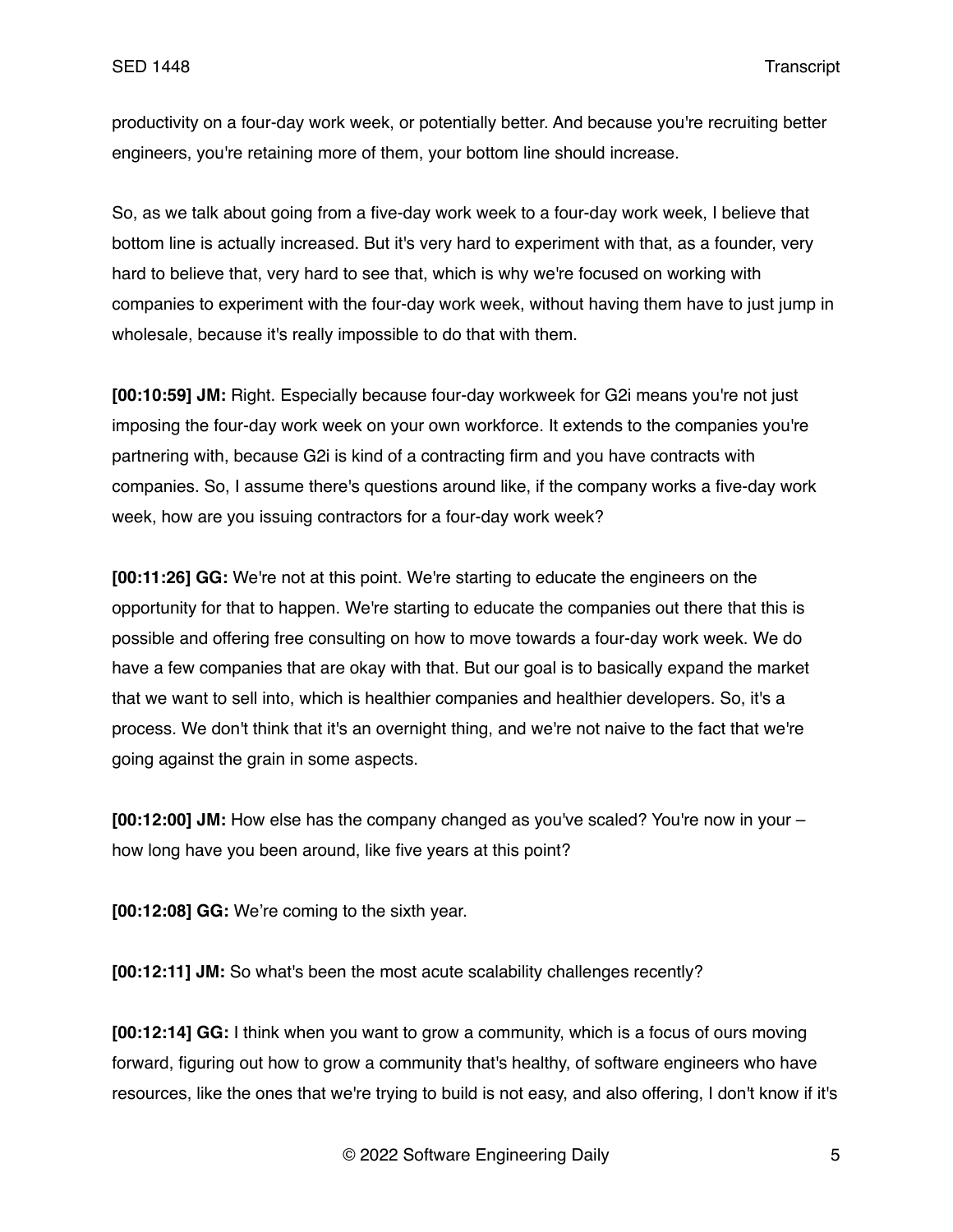a scalability issue, per se, but we developed this vision over the past year. It came from my personal experience and my struggles, and also seeing so many of the struggles out there in the industry. It took us about six months to come to the vision of centering a marketplace around the physical, mental and emotional health of software engineers.

So the scalability issue for the next three, four years is how do we build that into the DNA of what we've already built? That for us, that looks like building up services that support the physical, mental, emotional health of software engineers, as well as training companies, on how to care for their engineers better. If Nike convinced the world, that everyone's an athlete, and Spotify convinced the world that everyone's an entrepreneur, it's our goal to convince the world that a healthier work life balance is possible, but not to force that on people to meet people where they're at, and that includes our own companies, our own engineers and ourselves.

**[00:13:34] JM:** How have you seen the usage of the product change? Meaning, do you find that companies are hiring developers for longer stretches of time, or expanding the number of developers that they're bringing on, that they're willing to bring on as contractors? Or do they keep the kind of width of their contracting force steady over time?

**[00:14:02] GG:** We have plenty of long term relationships with companies and they end up usually keeping on engineers for long periods of time. That's generally speaking, we see a lot of that with the engineer that wanted to move from 40-hour work week to a 32-hour work week. He wanted to do it because he had a little bit of really passion project, side project and wanted a day a week to focus on that, or did involve weekend time or after work. The company loved the engineer so much that they made it happen. So that's the sort of compromise that I think that we're going to see.

Most of the engineers out in the wild that I'm talking to that are on a four-day work week, are actually not necessarily at companies that do that wholesale. They're coming in, and they're negotiating that for themselves. So I think that's what we're going to see more and more of is engineers saying, I have the power, I have the skill set that's wanted, so not only can I get paid well, which engineers deserve, but hey, like, I actually want to work four days. I think I can turn out some great work in four days, as long as the product management is done well. That's what I hope that we can help ease in on the company side is that we can kind of bring some of the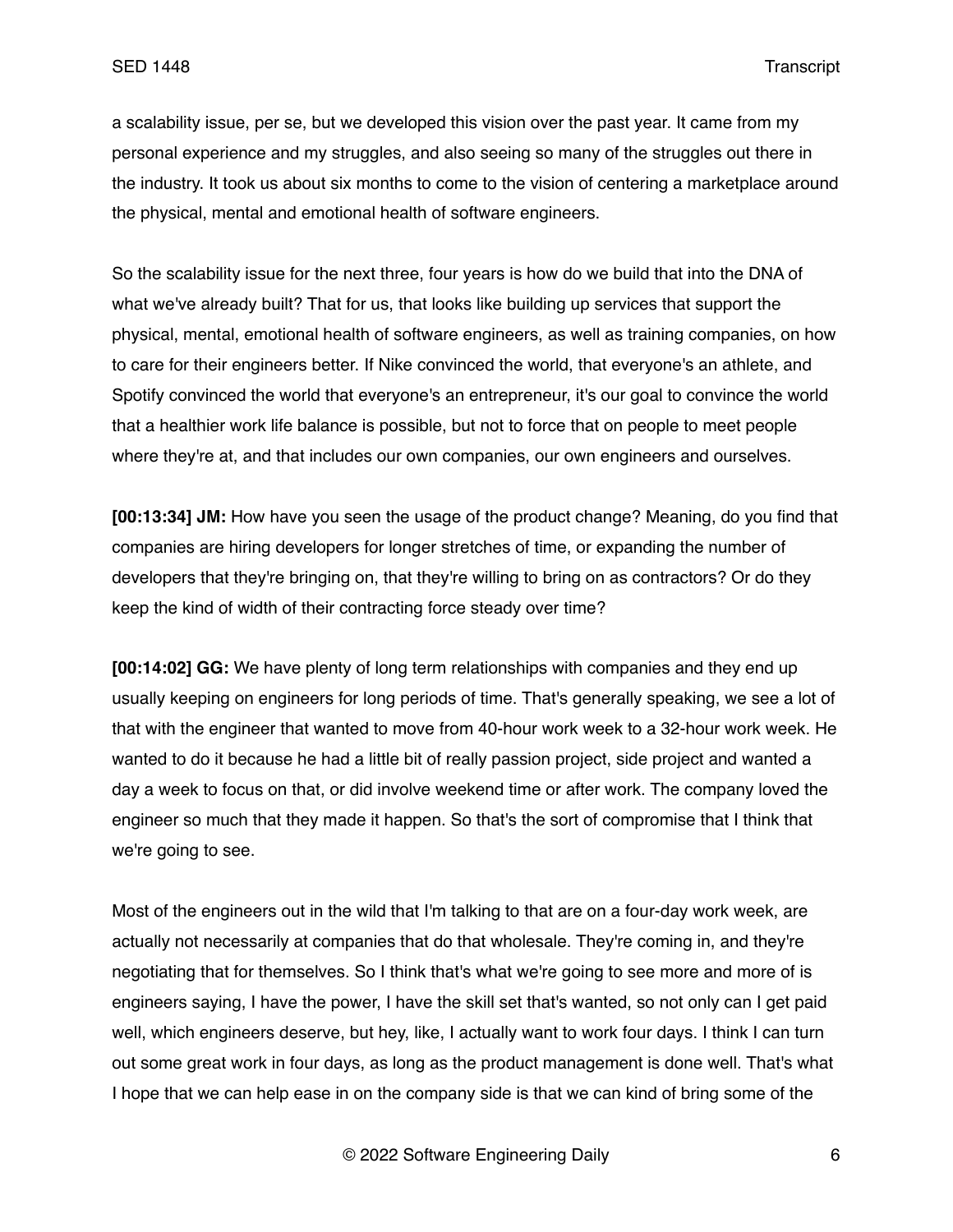benefits and the process and how to move over, when you saw the world moving from onsite work to remote work or hybrid, that's a process and a lot of things have to change in order to support that.

**[00:15:35] JM:** Given that you're still pretty laser focused on React, has the React ecosystem continued to evolve, or has it stabilized in terms of what you need to offer to clients?

**[00:15:52] GG:** I mean, the React Native role has definitely matured and stabilized, I'll say that much. The types of companies that are using it, are getting to be more and more on the enterprise side. It's not your 5 and 10-person startup anymore. So the companies and the engineering teams are using React Native are definitely more mature. React is, of course, here to stay. As an ecosystem, the growth has been amazing. And I think, for us, because we want to help more and more software engineers around developer health, we are starting to expand outside of JavaScript. So that'll happen this year, as well for us.

**[00:16:36] JM:** So on the React ecosystem, you are obviously a key organizer of the React Miami conference. And I think part of what is interesting about React Miami is that it is in Miami and the Miami ecosystem has been developing, and it's got its own flavor that seems distinctly different from the other locales, the other primary tech locales. I just want to know what's your perspective on what defines the Miami tech scene these days?

**[00:17:15] MB:** I think first and foremost, it's collaboration and community first. I think that is what makes Miami feel immediately so different than other places that you go and you visit when you're in tech communities. There's an initial response when you visit of how can I help? Or what are you looking for? So much so that it's basically the unofficial slogan of the city is, how can I help? So, I think that's what really makes it special is that it truly is a welcoming community, and everyone is there to share resources and help each other grow.

**[00:17:54] JM:** Anything you would add, Gabe, given that you moved to Miami, what, two years ago?

**[00:17:57] GG:** I've been north of Miami for like 17 years, actually. I mean, you can't understate the difference between like the northeast and some other areas when you're talking about

© 2022 Software Engineering Daily 7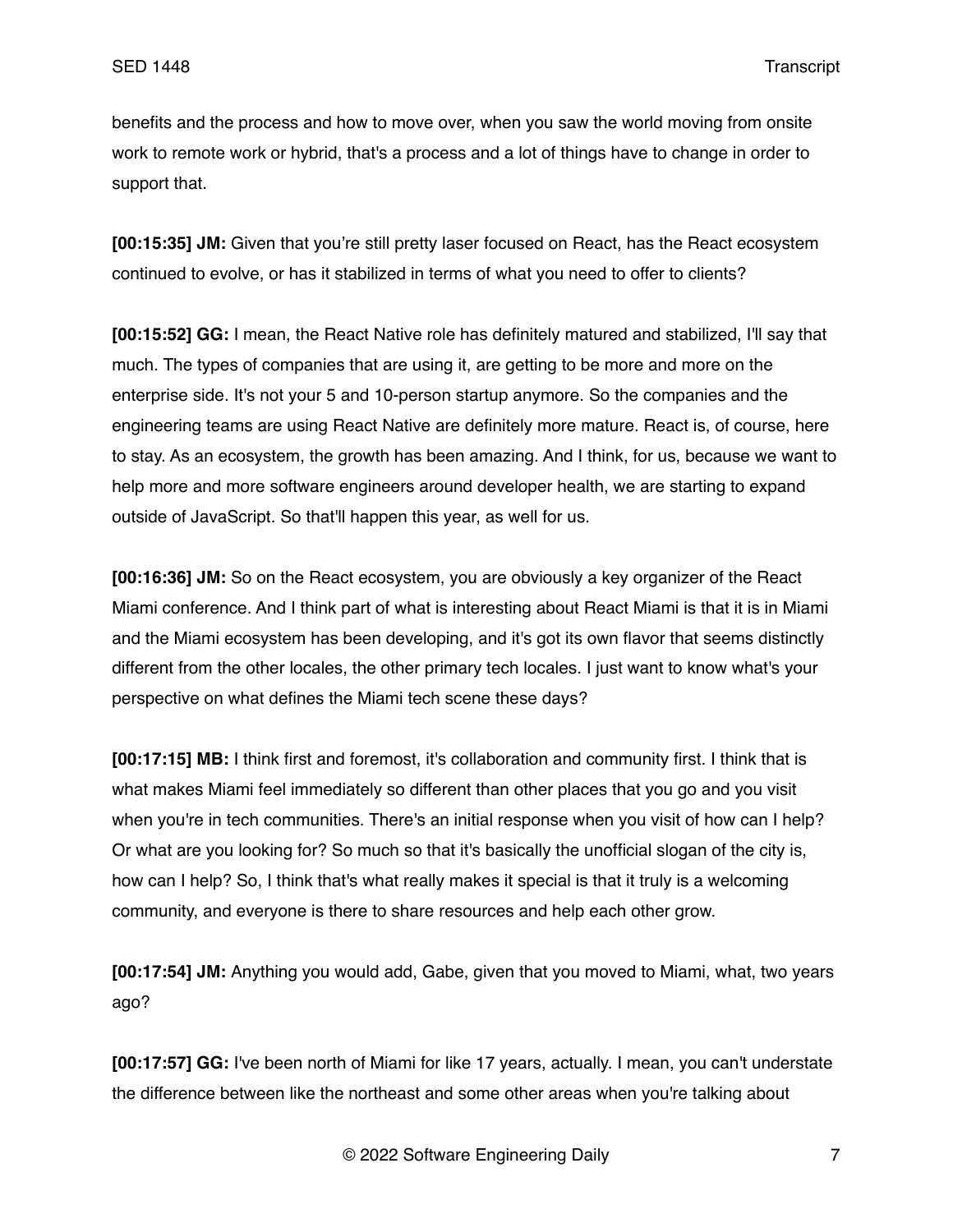weather. I mean, like, that's a big deal. You get to spend more time outside, you don't have to deal with the snow and all of that stuff. I mean, that's a big boost for some people when they're talking about work life balance and quality of life and being a remote employee. I think that there's just excitement in general for a few areas. Miami being one of them, outside of the Bay Area. The Bay Area is not going anywhere. We don't know this. It's still going to be probably the main hub for many years to come.

But I think some more optionality for people that want something different. The culture down in – like, I'm married to an Argentinian. So my kids primarily speak Spanish. That's their first language. The food, the music, the vibe, the beach, the weather, that plays like a big role in engineers coming down here and companies wanting to build. You also have like the tax benefits that a lot of people are seeing here, as well as in Austin, and you have a government that's highly supportive. Mayor Suarez has gone out of his way to make sure that people feel included and supported. I mean, he's willing to meet with a large amount of people to make sure that happens. And then you have the crypto community, which is really pushed, really, really pushed in here. I mean, it's so obvious that they're making Miami home. So to me, that's one of the strongest pushes is the crypto community which is very strong and community naturally because of how the projects are on.

**[00:19:51] JM:** Any notable overlap between the crypto world and the frontend focused React World?

**[00:20:01] MB:** Well, yeah. So there's a lot of React developers finding an easy transition into Web 3.0, or the crypto world because a lot of the UIs are still going to be built in React. So they're finding a way to kind of strike the balance between both sides pretty easily.

**[00:20:16] JM:** Do you feel like the world of crypto has presented any significant opportunities for G2i to grow into? Do you see that as an area to expand developer expertise into?

**[00:20:32] GG:** Absolutely, that's definitely on the roadmap to consider. Web 3.0 and the various technologies this year. More and more of our developers are excited about it. More of them are getting jobs in Web 3.0, various NFT marketplaces and other startups are growing extremely fast. So yes, it's definitely going to be an opportunity for us as a marketplace. And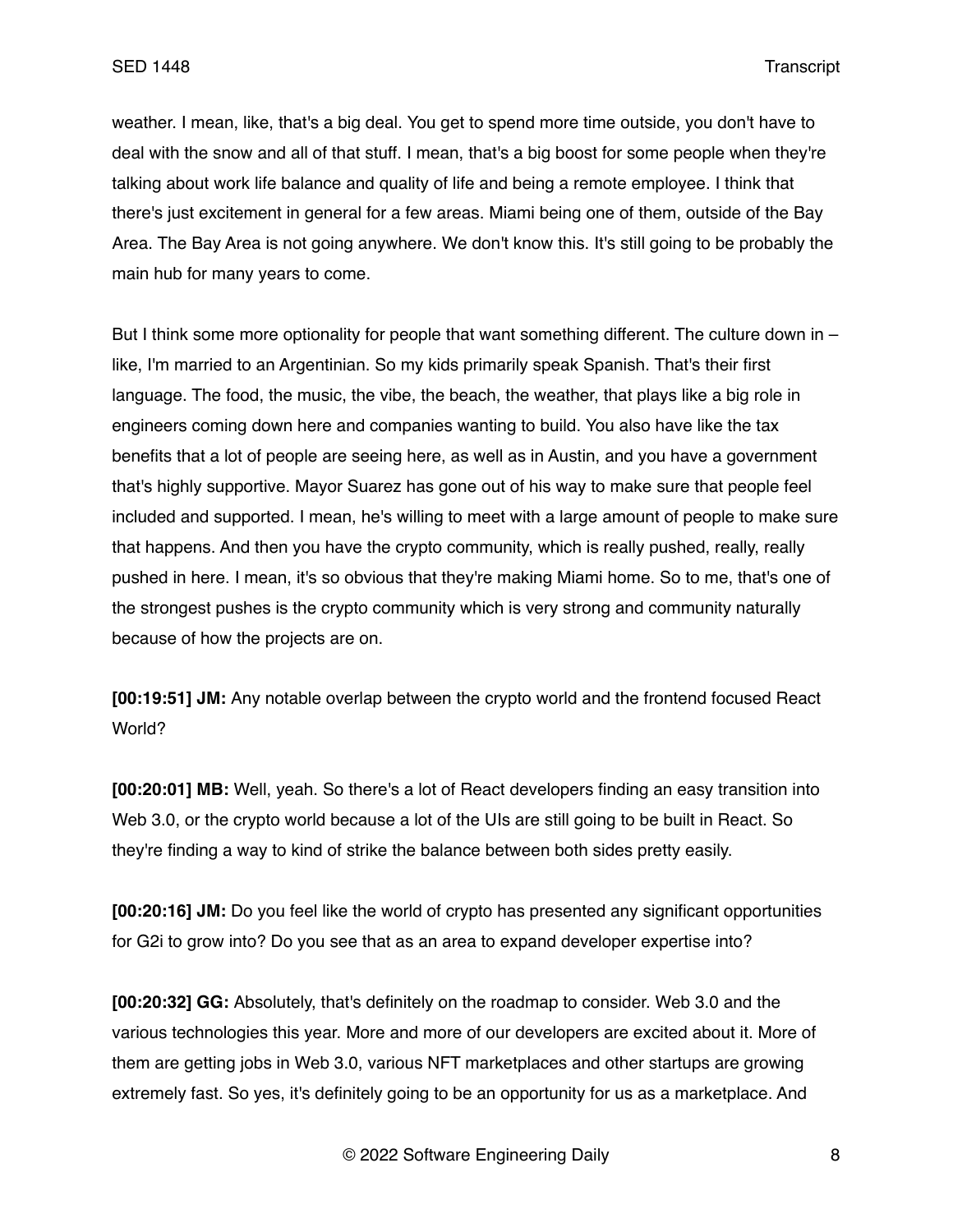being in Miami, it's kind of our backyard as well down here. So a lot of the sponsors for React Miami come from that world already. And a G2i is invested in crypto on our balance sheet as of a couple of years ago.

So, I believe in the Web 3.0 world, again, it's hard to make a transition from a Web 2.0 company to a Web 3.0 company. The thinking is different. If you're looking at like a dowel versus a more traditional company sponsored community, there's just so much to figure out. Within dowels, Michelle's a part of quite a few different dowel, so there's lots of opportunity. With the React Web 3.0 connection, I think Nader Dabit, who is a speaker at React Miami is a friend of mine, and Michelle's, his transition into Web 3.0 into the crypto world has ushered in kind of a lot of his followers into seeing, okay, this is possible, and these are the benefits. So, he's very vocal, very helpful in that world, in that transition.

**[00:22:08] JM:** Do you have a sense of what the core skills of the Web 3.0 developer are, what the Web 3.0 stack is?

**[00:22:19] MB:** So, I think it depends a little bit on what the project is. I'm not super familiar with many of the different stacks. But one that I see really common is solidity for the smart contracts and React on the front end. And for whatever is happening on the back end, however, it's chosen to be built, I do often still see React on the front end.

**[00:22:44] JM:** So Gabe, you mentioned that you invested in crypto on the balance sheet of G2i. I guess it's becoming pretty popular among companies. Is that hard to do? Is there anything like controversial to that, when you're, I guess, talking to your investors or stakeholders?

**[00:23:02] GG:** Executing it, no. But yeah, stakeholders, yeah. Our CFO advisor is old school, and he's like, "What are you doing?" He doesn't understand where it's coming from, you know. We're not this massive, massive enterprise. So it's not like we're buying \$100 million in crypto here. But even a little piece of it is hard to get understanding as to why you're doing that. Yeah, there's some blockers. I believe in it. I believed in the rationale behind cryptocurrency for a while. Honestly, like I personally invested it – I convinced my wife that we could invest in it back in 2017. But it was reading – the Winklevoss twins had a paper on the case for Bitcoin to 500k.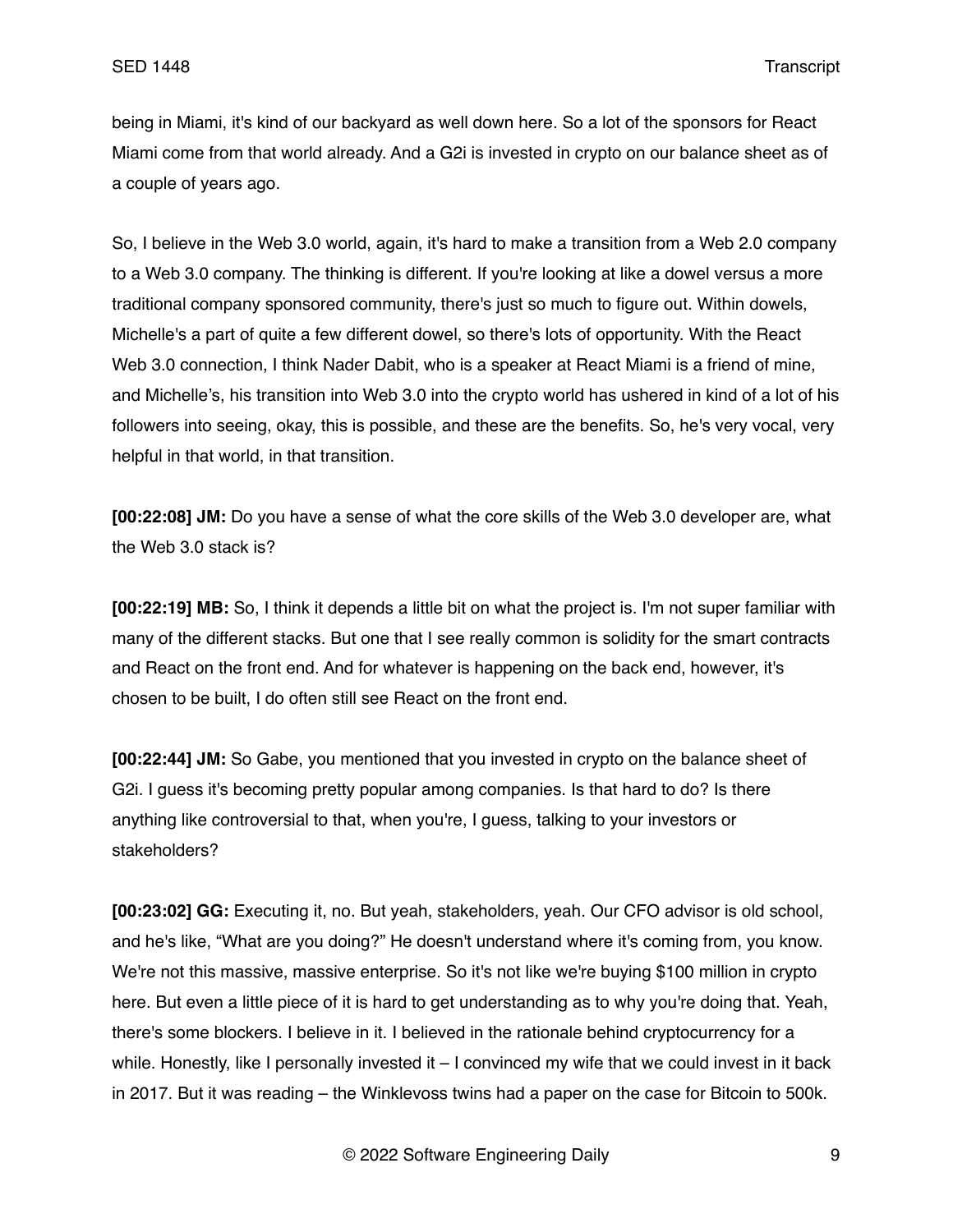And for me, that started bringing some of the knowledge gaps, in terms of digital gold versus physical gold, and a one to one comparisons. I'm not saying everything that they write in that article is going to come true, but I believe it enough to invest some of the company's resources into that. I've been wanting to all the way back to 2016, when really the company restarted and it just wasn't possible at the time.

**[00:24:17] JM:** As you're putting together React Miami or working with the other organizers and talking to the emcees and assessing the potential areas that you could cover, how are you prioritizing the stories to tell at React Miami? How are you sorting through the potential conference talks?

**[00:24:43] MB:** So we finalized our speaker lineup last Friday, I believe, and it was definitely quite a process of a lot of different variables. So first of all, we really wanted to have a diverse set of topics, something for really everyone to be able to sink their teeth into and to have things that were maybe not even the most obvious, like topics. We have a talk on mental health and software engineering. We also have a talk on technical writing. We have another one that's called Design for Developers.

So, things that are a little bit outside of the typical full stack topics. We also have five Web 3.0 talks. It's around NFTs, there's another one on DPhi, one on just back end, another one full stack. So there's quite a range of just even Web 3.0 topics. Really tried to spread that out so that everyone could really have something that they really, really get excited for, along with a lot of other great things to discuss. And then, of course, we want to have a diverse speaker lineup. So I wanted to make sure that we had speakers from all different backgrounds and experiences. We even have speakers coming from a couple of different countries. And of course, we wanted to have local speakers as well.

I believe we have, yes, three speakers from South Florida. And that was because for this conference, there is a part of our vision where we want our attendees, and we want the people visiting, to be able to key into our tech community down here, where it's not the conference that you go to, and you sit in talks for a few days, and then leave and you don't really know what's in Vegas, or New York. You were just in a room the whole time. We've all really want to introduce our attendees to our community, to our local leaders, to the people that we work with here every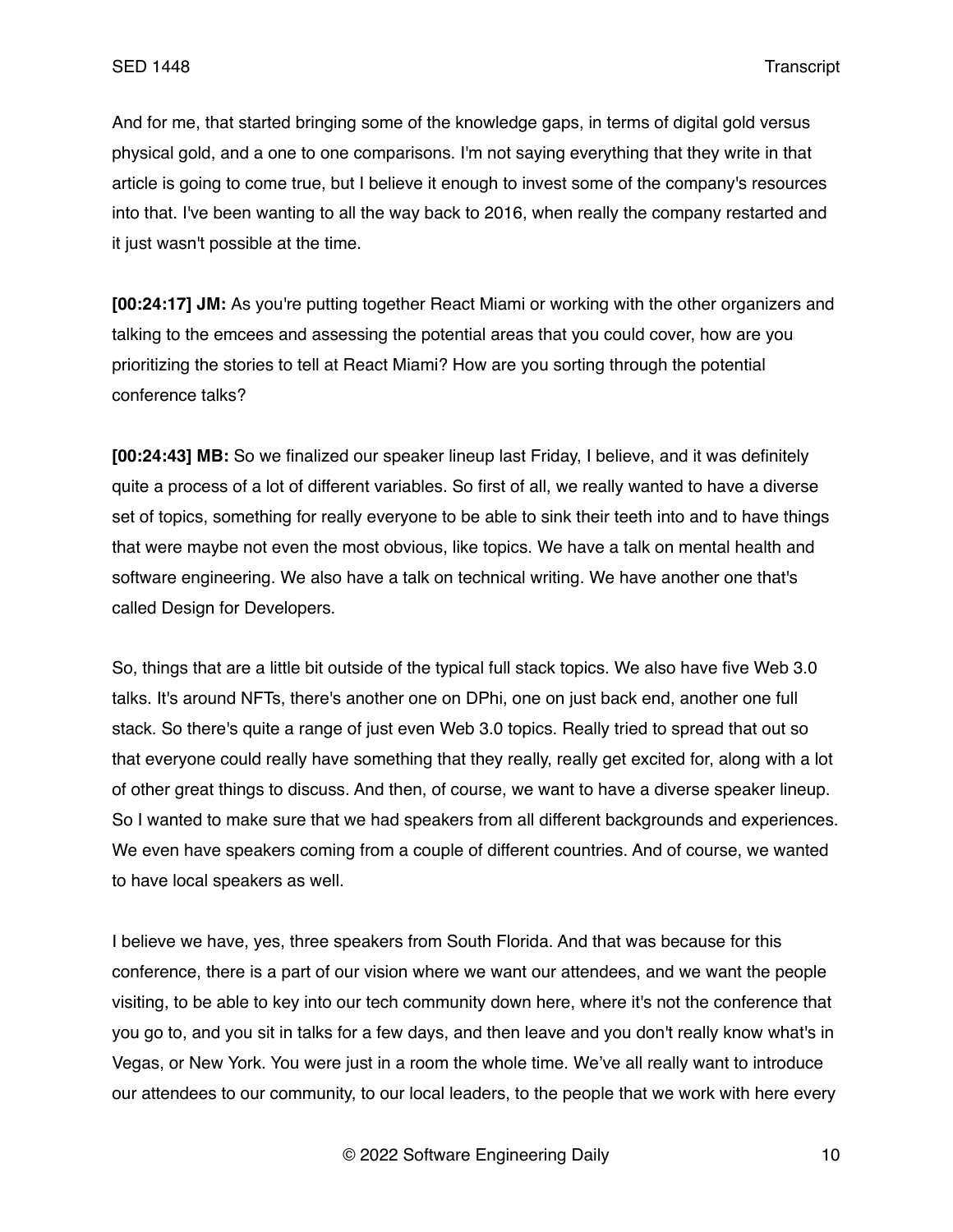day, and have them experience the city. So we want to bring in a lot of what it really means to be a part of Miami tech or South Florida tech ecosystem to the conference as well.

**[00:26:59] JM:** The sponsorship of the conferences, led by Vercel, and the presence of Vercel in the front end community has just grown and grown over the years. Gabe, do you have any sense for why Vercel has pulled ahead as such a prominent hosting company?

**[00:27:22] GG:** I mean, the developer experience is amazing. Everyone loves using it, and what Guillermo has been able to do as an ambassador in the React community is amazing. I mean, it speaks wonders around how he's been able to hire, fundraise, steer that company. Personally, I'm in awe of him as a leader. I respect him greatly and the product they've been able to build. Michelle, what do you think about Vercel? You talked about people all the time.

**[00:27:54] MB:** Yeah. So just really quickly, our co-organizers are JSWORLD Conference. Vercel isn't a co-presenter for us. But they are a big supporter. And I think that they're big supporters of a lot of different people at a lot of different conferences, which obviously makes them very interfered in the tech community. Lee Robinson their head of DevRel is going to be speaking. They have this event template that I forked for the React Miami site and they're also sponsoring. So, they've been very supportive.

I think they bring an attitude that's very fresh and exciting to development that we haven't really seen in a long time. So, I'll just speak to the last couple of years that I've been in tech. It's been Fang companies, Apple, Google, this air of kind of tech dominance, elite performance, and also like high secrecy, kind of black box culture. What I think is so different about Vercel is that they positioned themselves as a company where you feel like you can still get that top performance that best of the best developer experience and product, all while being very open to the community, open source, welcome to feedback, available, accessible. They're online, Lee Robinson, Guillermo, Steven Tay, all of these different people, you can reach them on Twitter, you can ask them questions. And also they're bringing in some very exciting people to their team, which is definitely drawing a lot of attention. Yeah, I think there's quite a few things that they're doing right.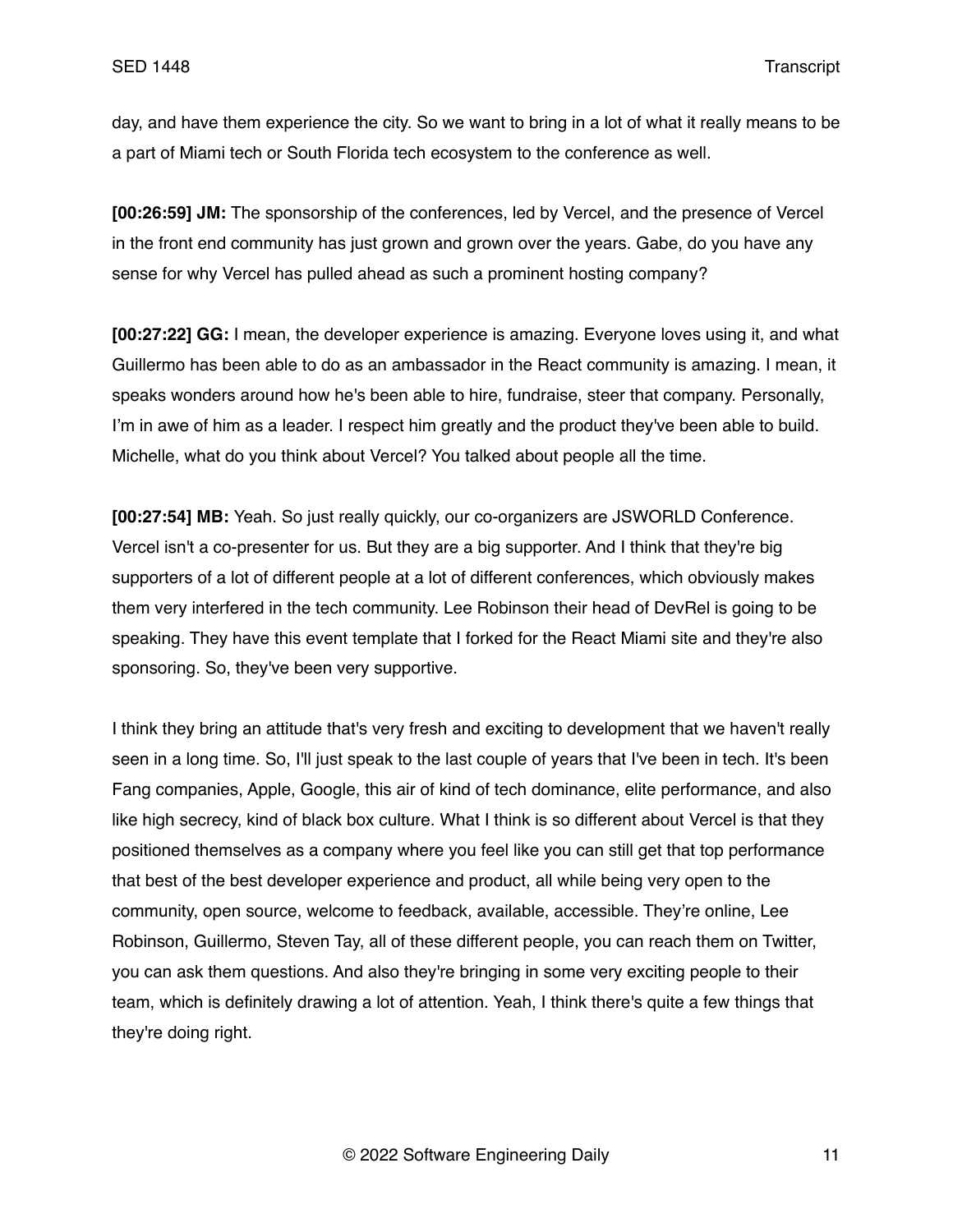**[00:29:40] JM:** Is there something distinguishing about it in contrast to previous hosting platforms? Other than just developer experience, is there any like particular technology advancement that you find notable about Vercel? Or is it mostly like a design and streamlined user experience that really makes it different?

**[00:30:07] MB:** In my experience, I don't have maybe the full breadth of experience as others. I think developer experience is pretty big, when I compare to hosting on AWS, or even hosting with GCP, which is also pretty straightforward. I think, Vercel just makes things very, very simple to use. Also, if you decide to build with Next.js, you have some performance advantages there. But as far as hosting experiences go, I don't think that you can beat like three clicks, and you're up, and do like automatic builds and deployments. It just really simplifies a day in the life for sure. Also, there's a key advantage in like the resilience and the redundancies that you get by default. So, when AWS was down a couple of weeks ago, US East one, if you're using Vercel, they have automatic fail overs built into their products. So I checked my Vercel apps, and I'm still good to go. I thought that was pretty great, and gives you definitely a sense of security.

**[00:31:17] JM:** I want to come back to talking about health, a little bit more. I think there's probably a lot of people who have had or are having health issues related to the pandemic or not, and Gabe, you're somebody who I saw, have a lot of fortitude, through your own autoimmune issues. Personally, I've really struggled with my health issues in the last year or so, and I've kind of buckled in a lot of ways. I wonder if you had any pieces of advice or best practices for being resilient through the chronic health issues?

**[00:32:01] GG:** It's a really, really good question. I have struggled for most of my adult life with mental health issues, addictions, as well as physical health issues. And then therefore, the emotional stuff comes with that. The one thing that I found to be true over and over again is, I think that there is when you give up fighting, like the battling that is not productive, and you ask for help. That vulnerability, I've heard it being referred to as the gift of desperation, it's truly a gift. That's some of the time where you can build the best habits, because you're very malleable, you're open to suggestions, where before you were closed off. You're open to doing things that you weren't open to before. I've specifically seen that done best in community. There's lots of different opportunities for community in terms of healing together. There is the idea of counseling being a small community, that's helped me. Individual counseling, marriage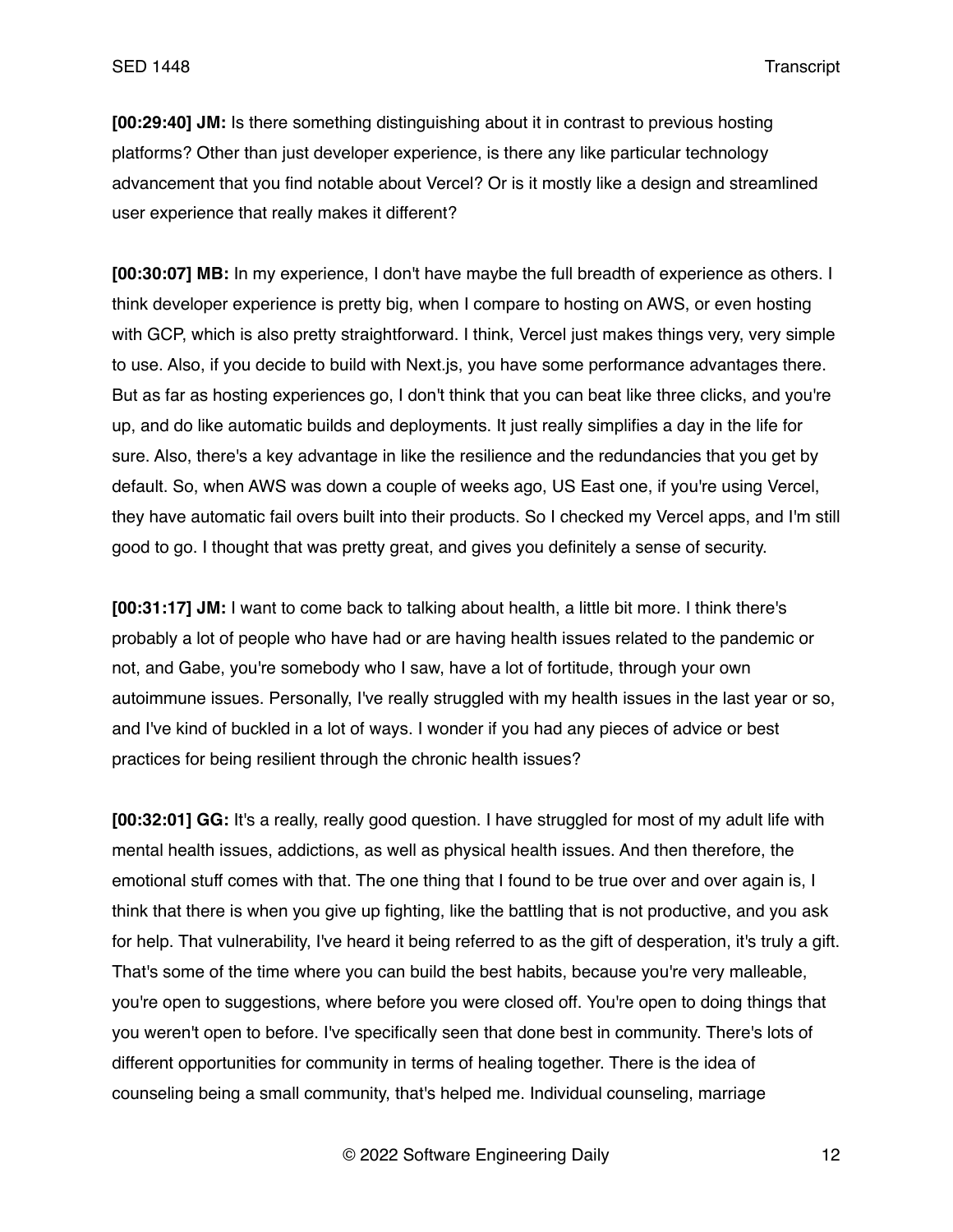counseling, I'm currently in both areas, and it's honestly saved my relationship with my family. You're constantly kicking up stuff on purpose. And so it's painful, but it's worth it.

I think the most underutilized form of helping community out there is 12-step programs. There's many, many different 12-step programs out there that just are either thought to be a joke, or not even realized. Within our restful work operating system, we'll be talking about them and identifying them, and allowing people to take some diagnostic surveys to see if they might fit in a certain place. So, I think that's my thought is to be in community, and be vulnerable.

I think lastly, I've been able to find specific mentors, who I trust, and I call still on a weekly basis. Some are around my propensity to overwork, and they're extremely, extremely helpful to have that like, the thing I didn't have growing up. I didn't have a father who could offer me those types of helpful solution oriented thinking, and I have a couple men in my life who listen, understand, and then offer me a few suggestions and that's changed my life. I didn't give up when I was sick, but I want it too many times.

I think last say here, the tech community when you're vulnerable, especially through Twitter, or other communities that might be safe to be vulnerable about struggles, if you have a specific ask, I've seen them show up. The reason that we're launching a developer health fund of \$22,450 through G2i, to give out to people who are struggling with any area of health, and they can apply for it, and there's no strings attached is because that's the exact amount that was raised for me in a GoFundMe in 2018 to help me with my chronic health issues, and it worked. I'm healthy today. I've been healthy for 504 days. Who's counting? But we want to literally give that exact amount of money that was raised for me back to the community. And that's the type of thing that I think is just that paying it forward approach. I've seen it happen over and over again. People like Michelle are living examples of that. She's been through the wringer in tech, and now she's dedicated her career to helping others, and building community around this health thing. So there's quite a few things in that, but the community and the vulnerability are important pieces for me.

**[00:35:42] jM:** Michelle, anything you want to add to that?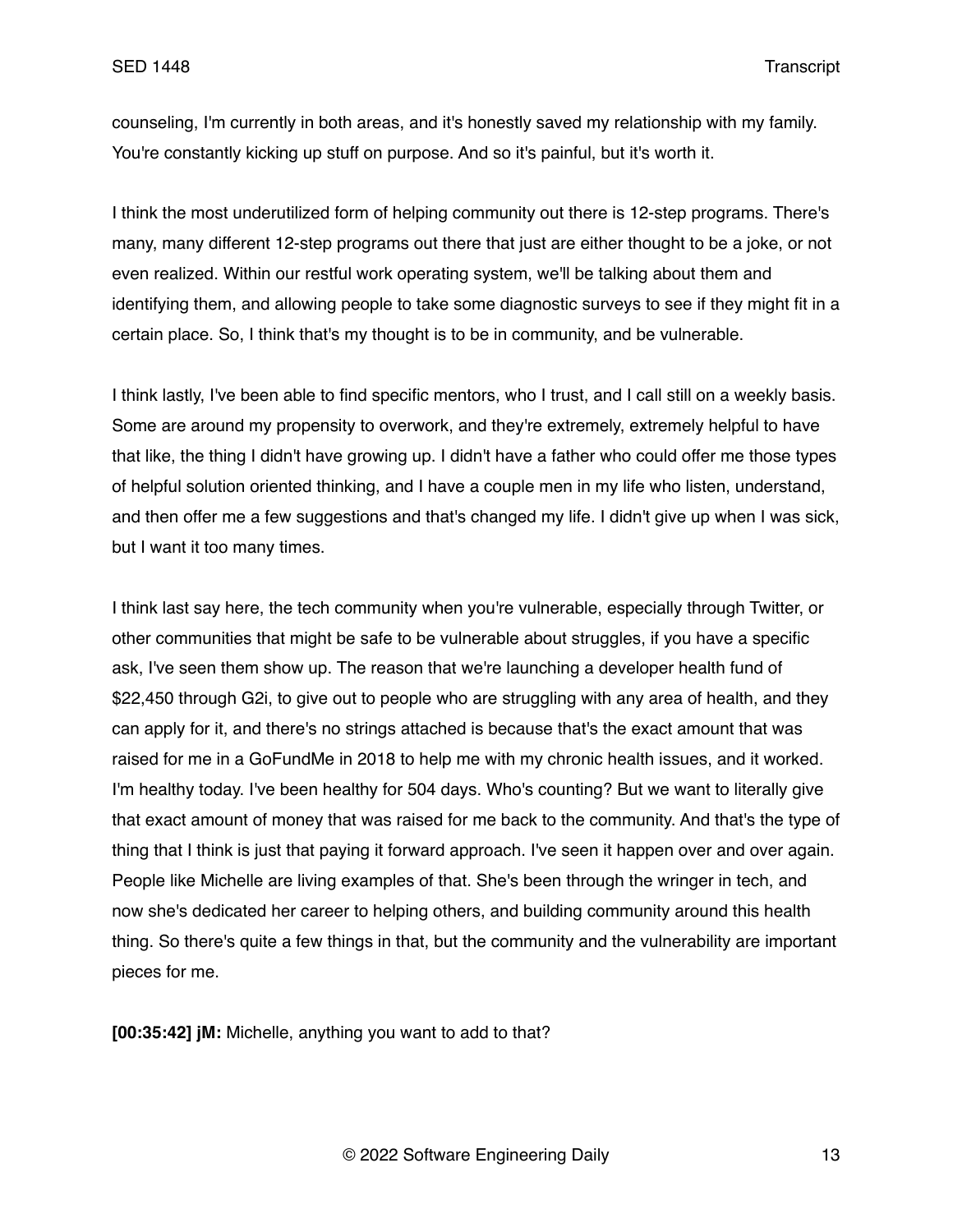**[00:35:45] MB:** I think that was a really great answer, to be honest. I think that's totally right on, because I think even when I was dealing with my own health issues in tech, I couldn't get better until I admitted that there was something happening that needed to be changed, or that needed to be fixed or addressed. So I think, acknowledging, first and foremost that you can't just keep pushing through it. There's no amount of resilience, at some point. Maybe, it's not even about you, at a certain point. It's about just kind of separating yourself from whatever is causing you to be sick or causing you stress. And then once you're able to do that, and finding ways to be supported. For me that looked like therapy and several different forms, and also changing jobs.

**[00:36:42] JM:** What I'll say is, the immersion in technology has really graded away at my personal mental health. Just getting so saturated in technology and podcasts for years, I think, really degraded my mental health. And if I could go back, I think something I would do would be, I would probably have spent a lot more time in person trying to find some way to exist in person, which is obviously doubly hard right now. But it can be pretty addictive to just spend all day in the online ecosystem where you can just hang out with the coolest people. And yeah, it's probably like a necessary remedy to find some way to spend time in the real world to balance that with your online persona.

**[00:37:33] MB:** Yeah, I agree. I think there's like a huge perspective leveling to being out, I guess, in the real world. Alexis Ohanian has been posting recently about how this rejection of calling like outside reality, because sometimes like being online is also equal form of reality. So kind of trying to adopt that language a little bit myself. But I do see where you're going with that. I think, for me, when I get super bogged down, or when I was burning myself out or obsessing over work, I would spend, a Saturday, maybe for the first time in three months with my family, and it would just be like, all of a sudden, really emotional for me. I feel like I've been missing out for a huge chunk of the year, and I don't know why sitting around the dinner table is about to make me cry, and it's like, "Oh, wow, I have really been missing out on something". And the whole time, I thought I was achieving something and doing something more, and really, I was kind of losing touch with things that were also really important to me, and I wasn't even realizing it.

**[00:38:42] JM:** Well, it's been a real pleasure talking to you both. I guess on a closing note, are there any final recommendations for day to day practices? I think we've talked about some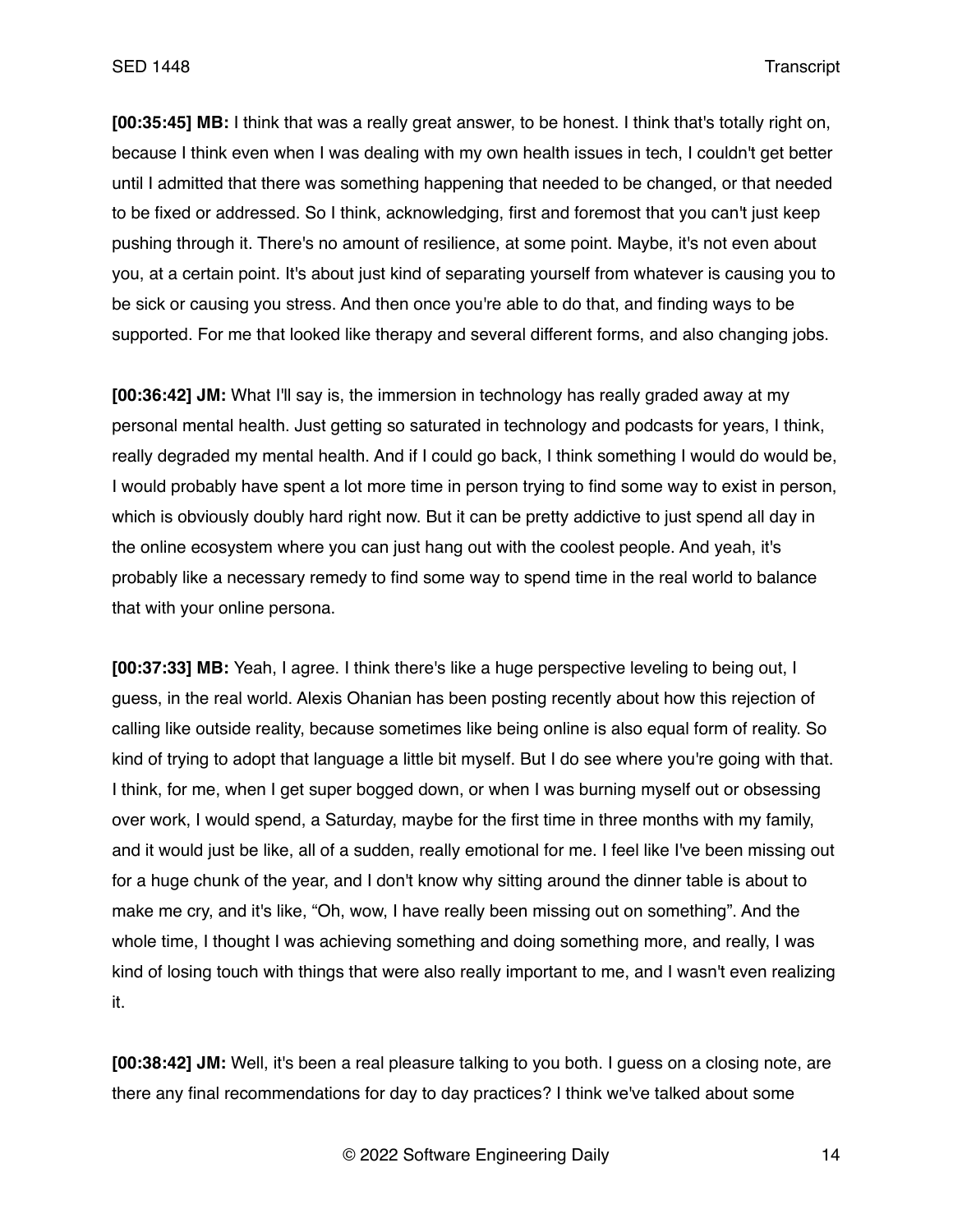macro practices. But if you have any day to day, minor things that are illustrative of how you maintain your mental health, and maybe organizationally, how you kind of encourage mental health within the company.

**[00:39:14] MB:** So for me, something that I found really effective is creating basically a timetable for the day, where I kind of break up the day into different hours and write down what I'll be working on for those. I think also, just releasing this expectation of perfection. So if I don't hit all of those things, it's okay, I still have another day to come back and do them. I think just under scheduling yourself. I don't think you have to try and get all of it in a single day or in one week. Just know that you're trying your best and thank yourself for what you can get done.

**[00:39:53] GG:** Yeah, the daily action plan that Michelle was referring to is super important for me, because we often have financial budget, but we don't often apply that to time. I think that looking at where we're spending our time on a daily basis is important, especially to go away from like vagueness to make it really crystal clear, because we start to see things like time stuffing. We're trying to jam too much into a certain area. I take that daily action plan, I expand it into what I call a two-week essentialism plan, which we'll be teaching formally, and we break that up into a couple areas. I've been putting my health as the top item, and then a few other areas in management, or at work. I only focus on my, "hell, yes". So, it has to be things that are super obvious to me getting done, that really, really matter and saying no to pretty much everything else.

Having this up on my screen at all times has really been effective for me. Surprisingly, it's a very simple process, but it's benefited the organization, it's benefited me. And lately, putting the health piece at the top allows me to realize like this is a glass ball, I can't just drop my health, because it's not going to bounce back to me. The work that I'm doing here at G2i for the most part, they're rubber balls. If I drop them, they'll bounce back, but the glass balls in my life can't be dropped.

So I think I'll end on, in the restful work curriculum that we're writing, the four foundational principles are slowing down is the foundation of restful work. Work, ideally, should be one part of our life, a very important part, still one slice of the pie, and not the most important part. Our physical and mental health is a glass ball that cannot be dropped. And lastly, artificial pressure